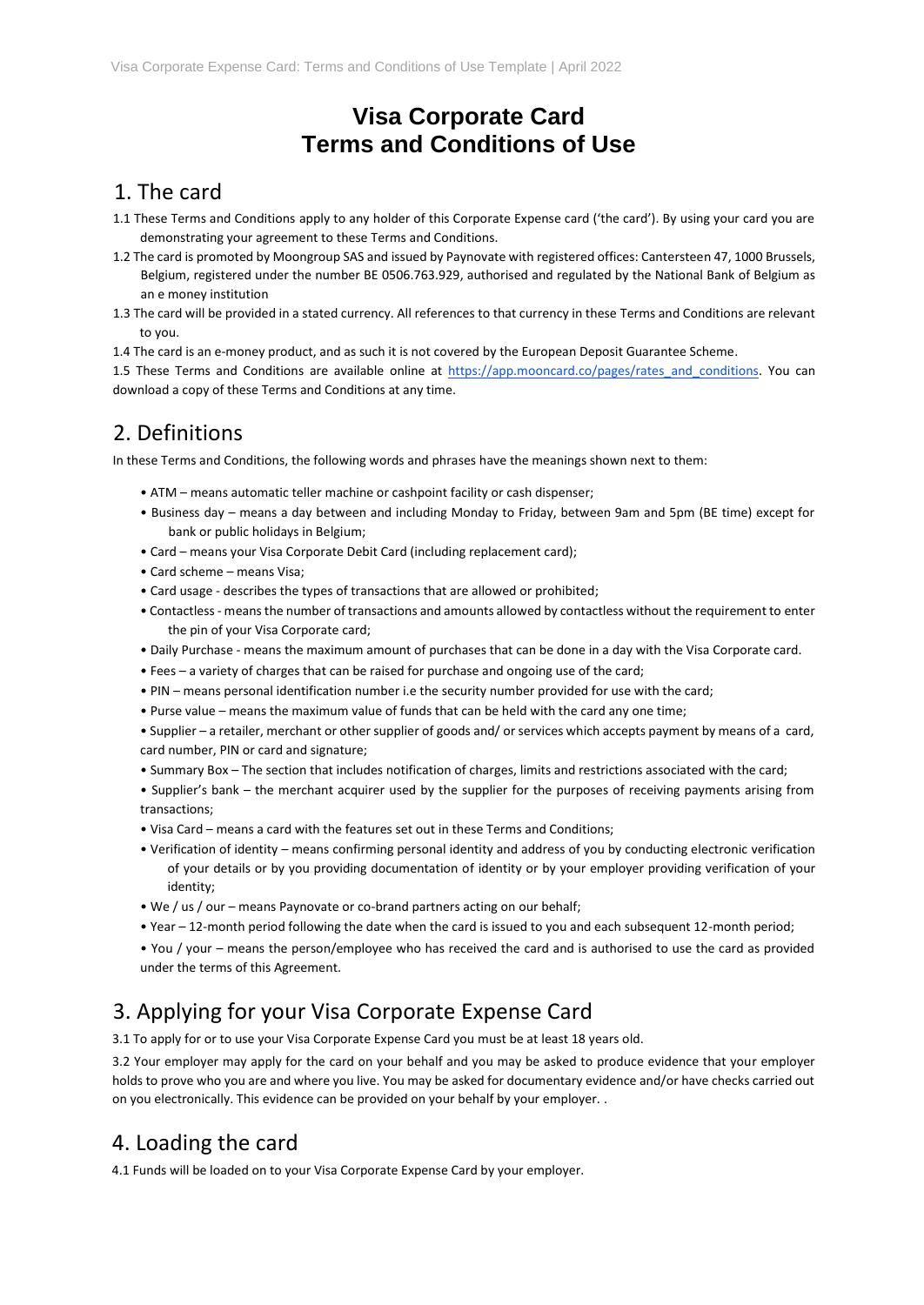4.2 Funds cannot be loaded by you or accepted from any other source than your employer.

4.3 We reserve the right to refuse to accept any particular loading transaction.

4.4 The funds remain the property of your employer and unspent funds can be recalled by your employer.

#### 5. Use of the card

- 5.1 The card is provided to you for corporate expenditure use. Your employer may therefore define the merchant type where, or specific reasons when, you may use the card for corporate expenditure.
- 5.2 The card is a debit product which can be used to pay for goods and services at retailers that display the Visa symbol. To use the card, present it at the time of payment. Use it in full or part payment of your purchase in which case you will be required to pay the outstanding amount of the purchase by an alternative means, for example, cash or debit or credit card providing the retailer accepts a combination of payment methods.

5.3 When you receive your card, you must connect to app.mooncard.co and input the personal information needed.

5.4 You must not make purchases that exceed the balance of funds available on the card. Your balance will be reduced by the amount of each purchase you make. If any purchase takes you over your available funds or the card limits in force the transaction will be declined.

- 5.5 You can use the card to make purchases in-store, via the internet or over the phone. The card can be used to obtain cash through ATMs. There is no cash back facility. This is not a debit card supported by a bank account, and is not in any way connected to a bank account. It is also not a guaranteed card, charge card or credit card. Interest will not be earned on any funds loaded on to the card. You must not use the card for:
- 5.5.1 pre-authorised regular payments;
- 5.5.2 transactions for cash (other than ATM withdrawal) including for example cash back, cash from a bank, money orders, traveller's cheques, foreign exchange, or bureau de change, or
- 5.5.3 any illegal purposes.

5.6 Your card cannot be used in situations where it is not possible for the supplier to obtain online authorisation that you have sufficient balance for the transaction. For example: transactions on trains, ships, and some in-flight purchases.

5.7 Use your card for non-professional expenses.

5.8 Obtaining cash from a merchant for a charge recorded as a purchase;

5.9 Give your card or account number to any person or allow them to use your card or account in order to make charges. 5.10 Return goods or services obtained using your card for a cash refund. The goods and services charged to the Visa Corporate Card may be only returned to it.

5.11 We may stop, suspend or restrict your card or PIN on reasonable grounds relating to:

5.11.1 the security of your card, card number or PIN, and

- 5.11.2 the suspected unauthorised or fraudulent use of your card or PIN. We will, if possible, inform you before stopping, suspending or restricting your card or PIN that we intend to do so and the reasons for doing this. If we are unable to do so then we will inform you immediately afterwards. The requirement to inform you does not apply where it would compromise reasonable security measures or it would be unlawful to do so.
- 5.12 We are not responsible for the quality, safety, legality, or any other aspect of any goods or services purchased with the card. We are not liable for the failure of any merchant to honour the card.

5.13 We will not issue the main card under these Terms and Conditions to anyone under the age of 18 years old.

#### 6. Transactions

6.1 You agree that any use of your card, card number or PIN constitutes your authorisation and consent to a transaction.

6.2 The time of receipt of a transaction order is when it is received by us. If a transaction order is received after 4 pm on a business day then it will be deemed to have been received on the next business day. If receipt does not fall on a business day then it will be deemed to have been received on the next business day.

6.3 You cannot stop a transaction after it has been transmitted to us by giving your consent to the transaction, or once you have given your consent to the supplier for a pre-authorised payment.

6.4 We may refuse a transaction or suspend or terminate the right to top up your card. We may also do this if:

6.4.1 a transaction might take you over your available funds on the card; or

6.4.2 a transaction might take you over any of your card limits (daily transaction limits); or

6.4.3 We reasonably believe that we need to do so to keep to the rules of the payment system under which your card is issued, or

6.4.4 We reasonably believe that it is necessary to do so to comply with any law or as a matter of good practice.

### 7. Foreign currency transactions

7.1 The card can be used for transactions which are not in the currency of the card although a fee will be applied for doing so.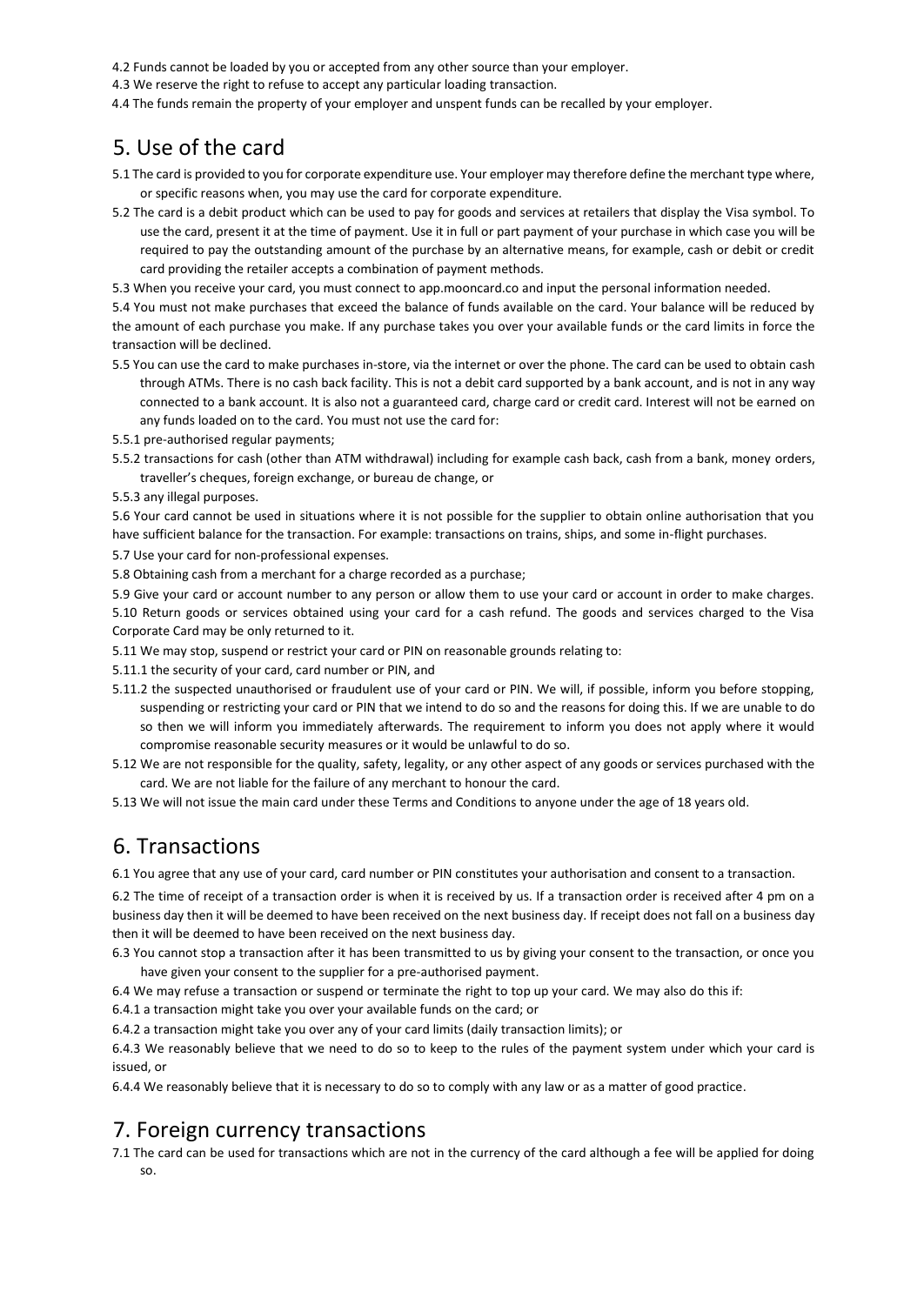- 7.2 If you make a transaction in a currency other than the currency of the card we will change the amount into the currency of the card at the wholesale market rate or any rate that a government may set. We will charge a service charge (commission).
- 7.3 Exchange rates may change, and the exchange rate which applies on the date that you make your transaction may not be the same as the exchange rate we use on the date that we convert the transaction charge and deduct the service charge from your balance. The exchange rate applied will include this service charge. You can check the exchange rate used as described in condition 7. Your online statement will show the exchange rate and service charge.

### 8. Checking your balance

8.1 To check the available balance on your card or to review your transactions visit app.mooncard.co.

### 9. When your card expires

- 9.1 The card's expiry date is printed on the card. You must not use the card after its expiry date and you will not be able to reload it.
- 9.2 If your employer renews your card this agreement will continue to apply.
- 9.3 If you or your employer request that your card is not renewed or do not request a replacement, you will not be able to use it after its expiry date. Your employer can redeem any outstanding balance on the card up to 2 years after the expiry date by following the process in condition 10. If any balance remains on the card for more than 2 years after the expiry date, it will not be refunded.

#### 10. Liability

10.1 You must sign your card as soon as you receive it and keep it safe. You must always make sure that you: 10.1.1. do not allow anyone else to use your card;

- 10.1.2. do not reveal your PIN and never write down your password(s), PIN or any security information you have given us unless you do this in a way that would make it impossible for anyone else to recognise any of that information;
- 10.1.3. only release the card, card number or PIN to make (or try to make) a transaction, and
- 10.2 If your card is lost or stolen or someone else finds out the PIN or if you think your card, card number or PIN may be misused, you must:
- 10.2.1 connect on app.mooncard.com and disable your card without undue delay;

10.2.2 If we ask, write to us within seven days to confirm the loss, theft or possible misuse (the address is [support@mooncard.co,](mailto:support@mooncard.co) and 10.2.3 stop using the card, card number or PIN immediately. If you find the card after you have reported it lost, stolen or misused, you must cut it up and tell us as soon as you can.

10.3 If your card or any replacement card is lost or stolen, once you have reported it you can request a replacement on app.mooncard.co or by contacting your company administrator. We will charge a fee for the replacement card.

10.4 You may not be liable for any use of the card, card number or PIN by another person who does not have your permission to use it or if it is lost, stolen or destroyed, unless:

- 10.4.1 you agreed to that person having your card, card number or PIN, or through gross negligence or carelessness, failed to comply with condition 11.1, in which case you may be liable for any use that occurs before you tell us in accordance with these Terms and Conditions, or
- 10.4.2 you acted fraudulently then, to the extent permitted by law, you may be liable for misuse of the card, card number or PIN.
- 10.4.3 you may only be liable to a maximum of €50 resulting from transactions arising from the use of a lost or stolen card or from the misappropriation of the payment instrument where the cardholder has failed to keep security features of the card safe. The €50 liability limit is applicable to each instance of loss, theft or misappropriation and not each transaction.
- 10.5 If your card is used without your permission, or is lost, stolen or if you think the card may be misused, we may disclose to law enforcement agencies, any information which we reasonably believe may be relevant.
- 10.6 We will not be liable for:
- 10.6.1 any abnormal or unforeseeable circumstances outside our reasonable control (for example, a failure of computer systems which happens for reasons outside our reasonable control or any industrial action which happens for reasons outside our reasonable control) if this prevents us from providing the usual service;
- 10.6.2 any person refusing to accept or honour (or delays in accepting or honouring) your card, card number or PIN; or

10.6.3 any cash dispenser failing to issue cash. We will not be liable for the way in which you are told about any refusal or delay.

10.7 In case of errors or disputes about transactions, contact Mooncard at [support@mooncard.co.](mailto:support@mooncard.co)

# 11. Altering these Terms and Conditions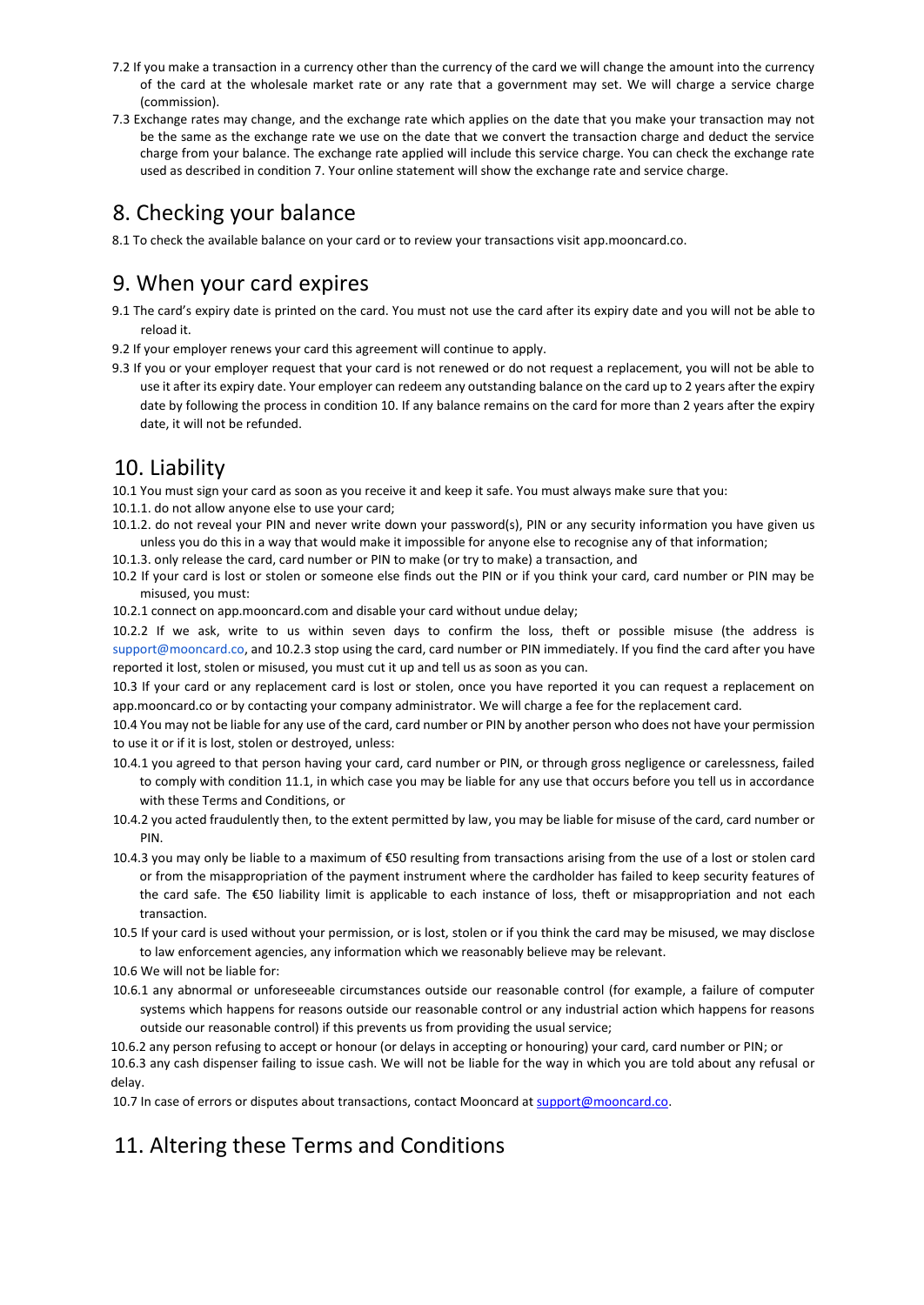- 11.1 We may change any of these Terms and Conditions, including fees and charges, or introduce new terms. If we make any changes, we will send a written notice to your employer and you by email.
- 11.2 If we change these Terms and Conditions, the new Terms and Conditions will be available at app.mooncard.co/pages/rates\_and\_conditions from the date the change takes place.
- 11.3 You will be deemed to have accepted any change to these Terms and Conditions unless you notify us of any objection before the proposed date of the change.
- 11.4 Between receipt of the notice and the proposed date of change, if you notify your employer that you do not accept the change, this agreement will terminate immediately and subject to condition 10.4.2 your employer can redeem the total balance at that time without charge.

## 12. Cancellation rights

- 12.1 If you change your mind about having the card, please notify your employer. The card can be cancelled within 14 days of the date you receive confirmation of your application being approved by contactin[g support@mooncard.co.](mailto:support@mooncard.co)
- 12.2 Please, return the card to your employer along with the form attached in Appendix 1. You will not be charged for cancelling the card during this period.
- 12.3 We will reimburse your employer in the same currency as that of your debit card.

#### 13. Ending this agreement

13.1 We may terminate this agreement at any time.

13.2 If you want to end this agreement, inform your employer. You may also terminate this agreement, upon written approval of your employer. In both cases, please contact Mooncard (support@mooncard.co). If your employer does not redeem the full balance within 2 years of your contract's expiry date, this agreement terminates.

### 14. General

- 14.1 By entering into this agreement, you agree that we may use your information in accordance with the 'How we use your information' section of these Terms and Conditions, as set out in condition 18.
- 14.2 We may monitor and/or record telephone calls between you and us or service providers.
- 14.3 You must provide us with an email and postal address and mobile phone number and let us know of any changes.
- 14.4 We may transfer our rights or obligations under this agreement or arrange for any other person to carry out its rights
- or obligations under this agreement. You may not transfer any of your rights or obligations under this agreement. 14.5 We can delay enforcing rights under this agreement without losing them.

14.6 If we cannot enforce any paragraph, condition or part of a paragraph or condition under this agreement, it will not affect any of the other paragraphs, conditions or the other part of the paragraph or condition in this agreement.

14.7 This agreement is governed by the law of Belgium. The language of this agreement is English and all notices and information given under this agreement will be in English.

# 15. Payment services information

15.1 This condition 15 only applies if the supplier's bank is located within the European Economic Area (EEA) and the payment services being carried out are transacted in Euro, or another currency of an EEA member state.

15.2 We will ensure that a transaction you make is credited to the supplier's bank, or that returned funds following redemption or cancellation are credited to your bank within these timescales:

| Type of Transaction                                                                                                      | Timescale                                                                                                |
|--------------------------------------------------------------------------------------------------------------------------|----------------------------------------------------------------------------------------------------------|
| Transaction carried out in a currency other<br>than Euro $(\epsilon)$ Or<br>Transaction involving more than one currency | By the end of the fourth business day following the day<br>on which the transaction or order is received |
| Any other Transaction                                                                                                    | By the end of the business day following the day on<br>which the transaction order is received           |

15.3 If you use your card or provide your card details to a supplier to make a transaction before you know the amount which is going to be charged to your card, then you may be entitled to request a refund if the amount is unexpectedly large, provided that you tell Mooncard within eight weeks from the date the transaction is deducted from your balance but you will NOT be entitled to a refund if you have been told by us, or the supplier, of the amount of that transaction at least four weeks before the transaction is due to be deducted from your balance, and you consented to the transaction.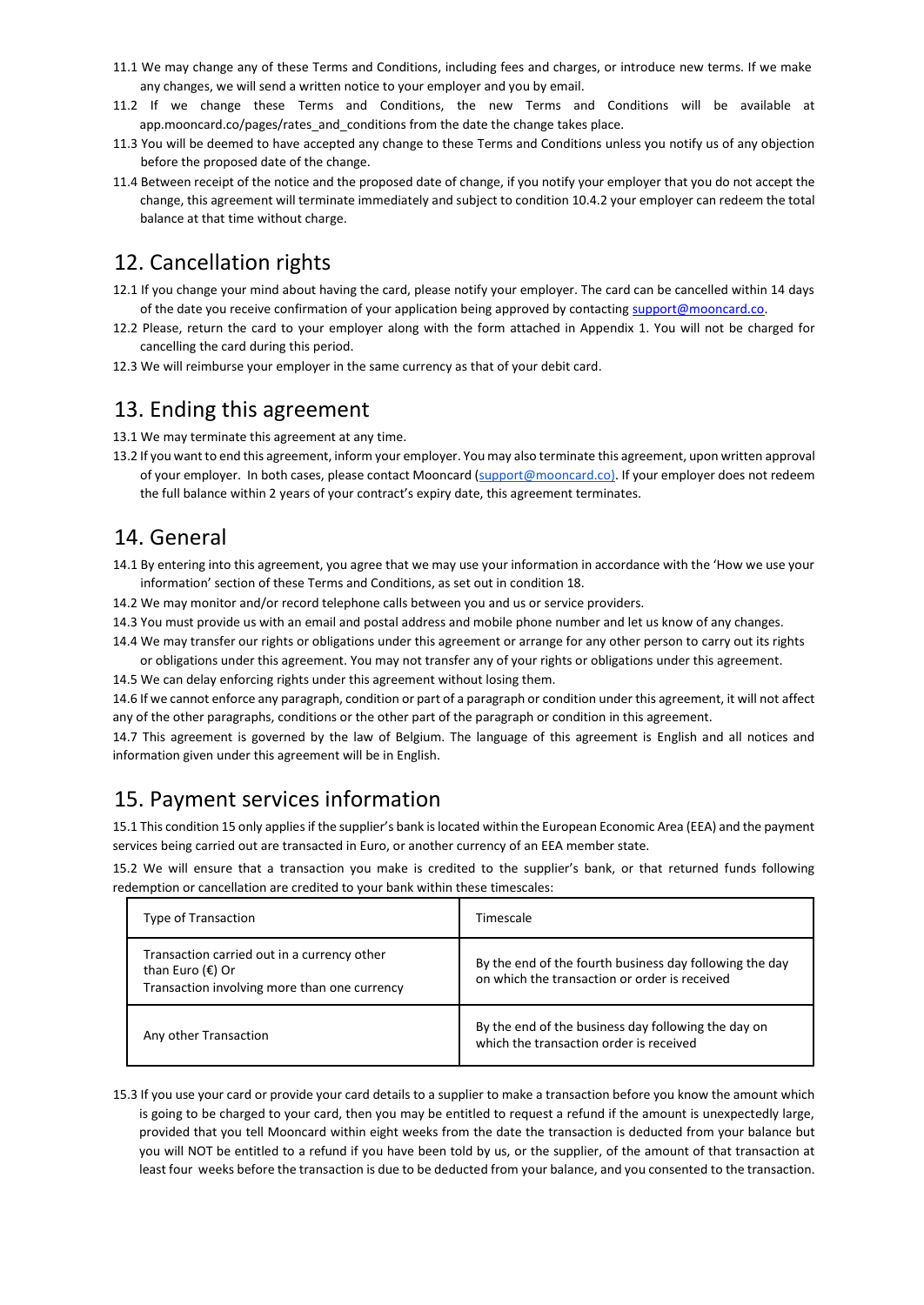- 15.4 On receipt of such a request under condition 15.3, we may require you to provide us with the information to ascertain whether the conditions in condition 15.3 have been met. Within 10 business days of receiving a request from you under condition 15.3 or of receiving any additional information required under this paragraph, we will provide a refund or justify why we are refusing the request.
- 15.5 We are liable for the correct execution of the transaction unless we can prove that the transaction was received by the supplier's bank, in which case the supplier's bank is liable to the supplier. You may request that we make immediate efforts to trace an incorrectly executed transaction and notify you of the outcome.
- 15.6 When a supplier initiates a transaction, it is the supplier's bank which is liable for the correct transmission of the relevant details to us. If the supplier's bank can prove that it is not responsible for a transaction which has failed or has been incorrectly executed, we will be responsible to you.
- 15.7 If we are responsible for an incorrect amount of a transaction being deducted from your balance, we will correct the error. If we are responsible for a transaction being deducted from your balance which you did not authorise, we will refund the amount of the transaction to your balance and treat the transaction as if it had never occurred. You must inform us of an unauthorised or incorrect transaction as soon as possible and in any event no later than 75 days after the debit date. If you do not do so, we may not be liable.
- 15.8 We are not liable if you incorrectly identify the supplier under a transaction. In such a case, we will make reasonable efforts to recover the funds involved

### 16. Complaints and how to contact us

16.1 If you would like to make a complaint, or contact us for any other reason connected to these Terms and Conditions please write t[o support@mooncard.co.](mailto:support@mooncard.co) We have procedures in place to make sure that we handle your complaint fairly and quickly.

### 17. How we use your information

- 17.1 We will search your record at credit reference and fraud prevention agencies. These searches are to check your identity and we do not carry out full credit reference checks or credit scoring for this purpose. We will use an automated decisionmaking system to assess your application and verify your identity.
- 17.1.1 If we are unable to verify your identity adequately, we may ask you to provide some documentary evidence to help confirm your identity and address.
- 17.2 Credit reference agencies may check the details you supply against any particulars on any database (public or otherwise) to which they have access. An unrecorded enquiry will be made. An unrecorded enquiry is a search that was not made for lending purposes. It cannot affect your credit rating or score when you apply for credit. It is not seen by lenders other than the one that carried out the search. It is included on your credit report so you know the search was made but does not affect your credit rating, or score, when you apply for credit.
- 17.3 If you give us false or inaccurate information and we identify fraud, we will record this with fraud prevention agencies. Law enforcement agencies may access and use this information.
- 17.3.1 The fraud prevention agencies will share records with other organisations. We and other organisations may access and use the information recorded by fraud prevention agencies overseas.
- 17.3.2 Please contact Mooncard if you would like details of those credit reference and fraud prevention agencies. You have a legal right to these details.
- 17.3.3 You have certain rights to receive a copy of any information we hold about you. Please write to[: support@mooncard.co](mailto:support@mooncard.co) We may charge you for this service.
- 17.4 Some information held by credit reference and fraud prevention agencies will be disclosed to us and other organisations to, for example:

17.4.1 to prevent fraud and money laundering, by checking applications for credit, credit-related or other facilities, proposals and claims for all types of insurance, job applications and employee records, and to verify your identity;

- 17.4.2 the information held by these agencies may also be used for other purposes for which you give your specific permission or, in very limited circumstances, when required by law or where permitted (Regulation EU 2016/679 of the
	- European Parliament).
- 17.5 When you have an agreement with us we may use the following types of information about you:

17.5.1 information you give us or we already hold about you, including any phone number you call us from, which we may record;

17.5.2 information we receive when making a decision about your application or agreement, including information we receive from enquiries and searches made in your name with credit reference and fraud prevention agencies;

17.5.3 information (including details of payments and transactions) we may hold about any managed account or policy which you hold with or through us, and

17.5.4 information we receive from anyone who is allowed to provide us with information about you.